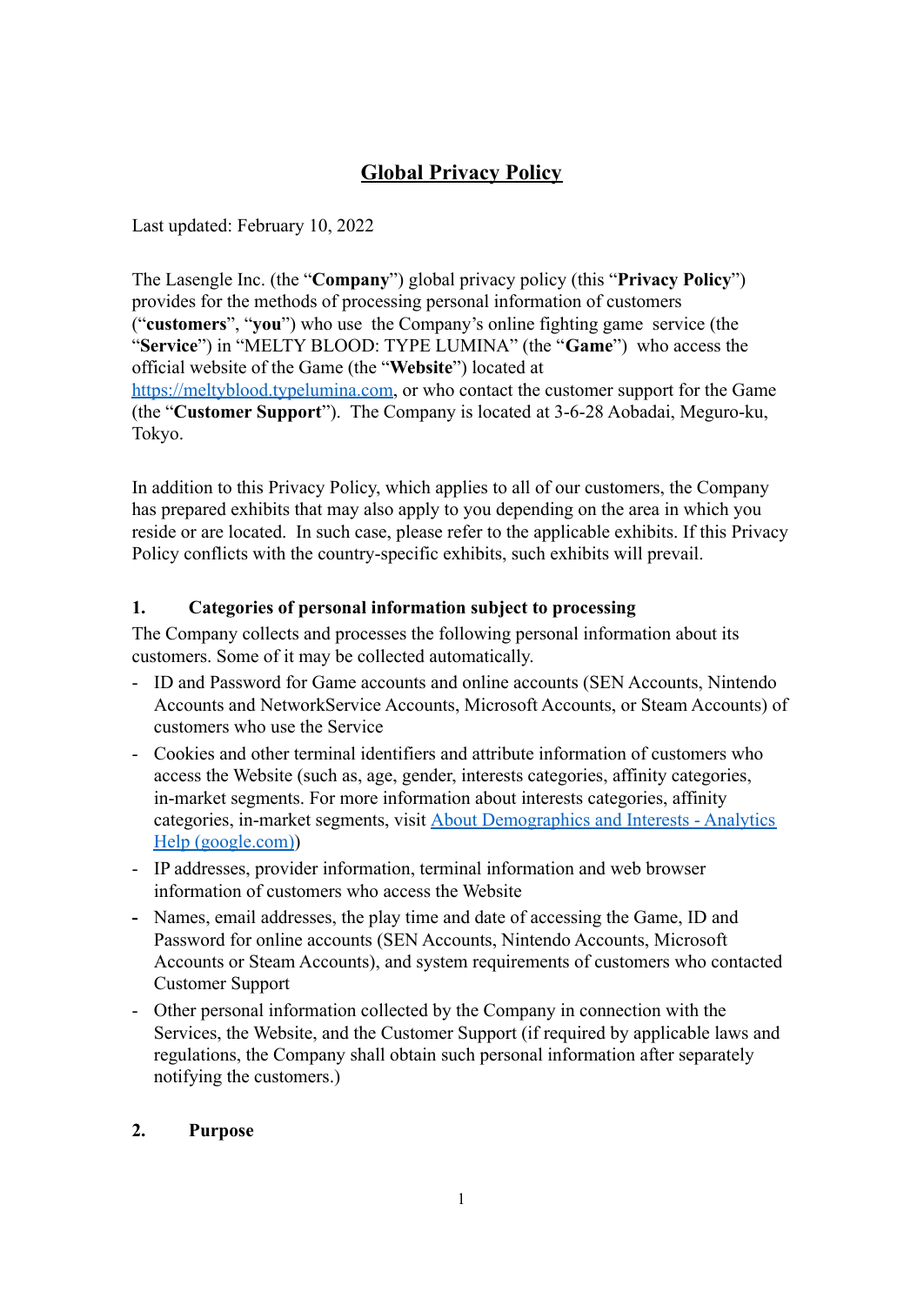The Company may process personal information of customers for the following purposes:

- to provide the Service, and to handle faults in the Game and diagnose its problems;
- to analyze the attributes of customers who accessed the Website and improve our customers' experience when they access the Website;
- to analyze the use of the Website, to maintain, handle faults in and operate and improve the Website, and to diagnose server problems;
- to respond to inquiries made by customers to Customer Support;
- if required, to respond to disputes and litigation and to comply with our legal obligations;
- to conduct other business operations necessary to provide the Service and services incidental thereto;
- to develop new services;
- to send updates, promotions, and marketing materials that may be of interest to you;
- with your consent, or as otherwise disclosed at the time information is collected;
- for our recordkeeping purposes;
- to maintain security of the Service and the Website including preventing fraud and cyber-attacks; and
- for other purposes permitted under applicable laws and regulations.

## **3. Legal basis, etc. for processing**

The Company processes your personal information in accordance with applicable personal information protection regulations. Please refer to the country-specific exhibits regarding the Company's legal basis for processing.

If the provision of personal information is a statutory or contractual requirement, or a requirement necessary to enter into a contract, the Company will separately notify you. If you do not provide your personal information, the Company may not provide to you the Service or Customer Support services.

For example, the provision of your ID and Password for Game accounts and online accounts (SEN Accounts, Nintendo Accounts and NetworkService Accounts, Microsoft Accounts, or Steam Accounts) is a requirement necessary for you to use the Service.

Furthermore, your IP addresses, provider information, terminal information and web browser information is a requirement necessary for you to access the Website.

#### **4. Retention period for personal information**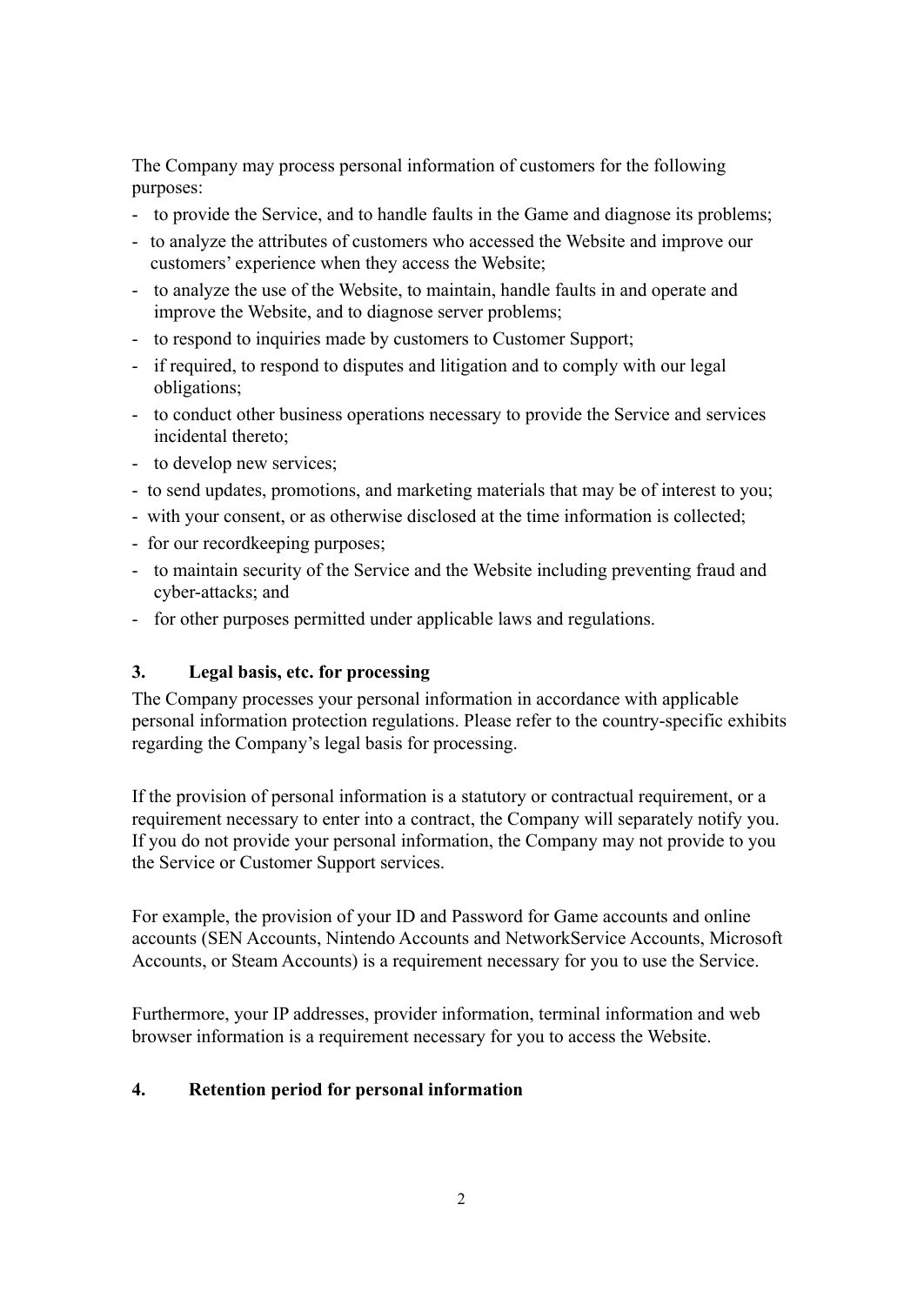The Company retains your personal information as long as it is necessary in order to fulfill the purposes of processing personal information as set out above. Specifically, the retention period for each personal information is as follows.

- ID and Password for Game accounts and online accounts (SEN Accounts, Nintendo Accounts and NetworkService Accounts, Microsoft Accounts, or Steam Accounts) of customers who use the Service:

as long as these platforms provide the Service

- Cookies and other terminal identifiers and attribute information of customers who access the Website:

within14 months

- IP addresses, provider information, terminal information and web browser information of customers who access the Website:

6 months

- Names, email addresses, the play time and date of the Game, and ID and Password for online accounts of customers who contacted Customer Support: 26 months

#### <span id="page-2-0"></span>**5. Sources of personal information**

The Company obtains all of your personal information from you directly, save for (i)ID and Password for Game accounts and online accounts (SEN Accounts, Nintendo Accounts and NetworkService Accounts, Microsoft Accounts, or Steam Accounts) of customers who use the Service which the Company obtains from platforms providing the Service such as Sony Interactive Entertainment LLC, Nintendo Co., Ltd., Microsoft Corporation and Valve Corporation, and (ii) attribute information of customers who access the Website which the Company obtains from The Website Traffic Analysis Service Provider such as Google LLC.

#### **6. Sharing and disclosure of personal information**

The Company shares with and discloses customers personal information to the following third parties in order to fulfil the purpose of processing personal information as set out above.

#### **○Sharing with Processors (service providers)**

- Platforms providing the Service such as Sony Interactive Entertainment LLC, Nintendo Co., Ltd., Microsoft Corporation and Valve Corporation;
- The Game Developer such as Unknown Corporation, TAMSOFT CORPORATION, and GameLoop Inc.;
- The Website Production and Maintenance Service Provider such as RYU'S OFFICE Inc. and Amazon Web Services, Inc.;
- The Customer Support Service Provider such as E-Guardian Inc.;
- The Website Traffic Analysis Service Provider such as Google LLC; and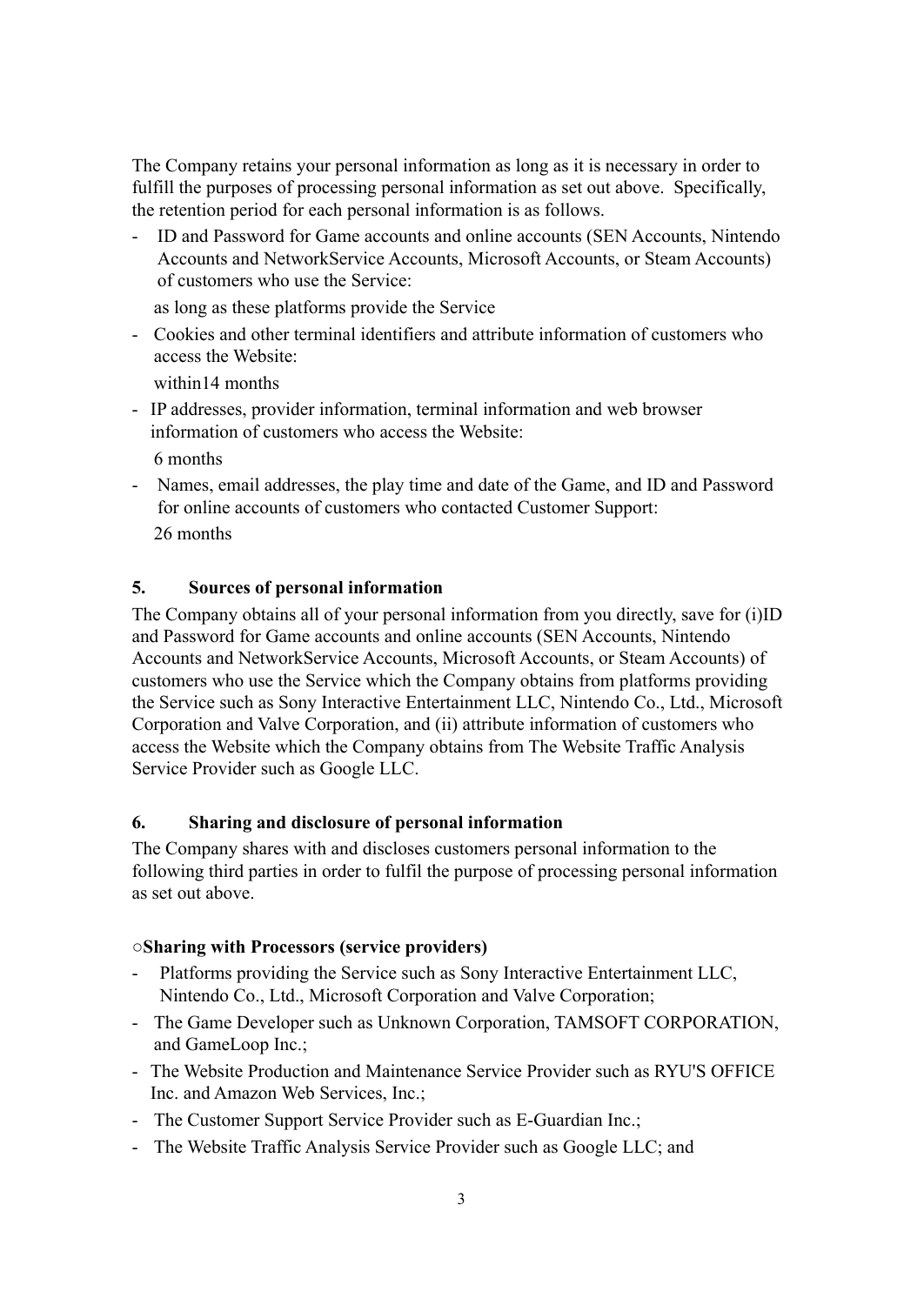- Other contractors of the Company

#### **○Legal compliance, etc.**

In some instances, the Company may be required to disclose your personal information to public and governmental authorities within or outside your country of residence in accordance with law and/or requests from such authorities. The Company will also disclose your personal information if the disclosure is necessary or appropriate, due to the purposes of law enforcement or handling other issues of public importance. The Company will also disclose your personal information if the disclosure is reasonably necessary to protect the Company's rights, to pursue available remedies, to enforce the Company's terms of use, to investigate fraud, or to protect the Company's operations or customers.

#### **○Other**

In addition, we may also share personal information of customers with other parties, including the following.

- As part of a corporate sale, merger, or acquisition, or other transfer of all or part of our assets, including as part of a bankruptcy proceeding;
- Cases in which there is a need to protect a human life, body or fortune, and when it is difficult to obtain a principal's consent;
- With your consent;
- Other cases permitted under applicable laws and regulations.

We may share information that has been de-identified or aggregated without limitation.

#### **7. Overseas transfer of personal information**

As a result of the above sharing and disclosure, your personal information may be transferred to the following countries.

- United States of America

In such cases, the Company will take proper protection measures required by the personal information protection regulation of each country. For the protection measures of each country, please refer to the country-specific exhibits.

#### **8. Safety management measures**

For safety management of customers' personal information, the Company takes the following safety management measures:

- Formulation of basic policies: to secure proper processing of personal information, the Company will form basic security policies e.g. "compliance with related laws, regulations, guidelines, and the like", "questions and complaints processing center", etc.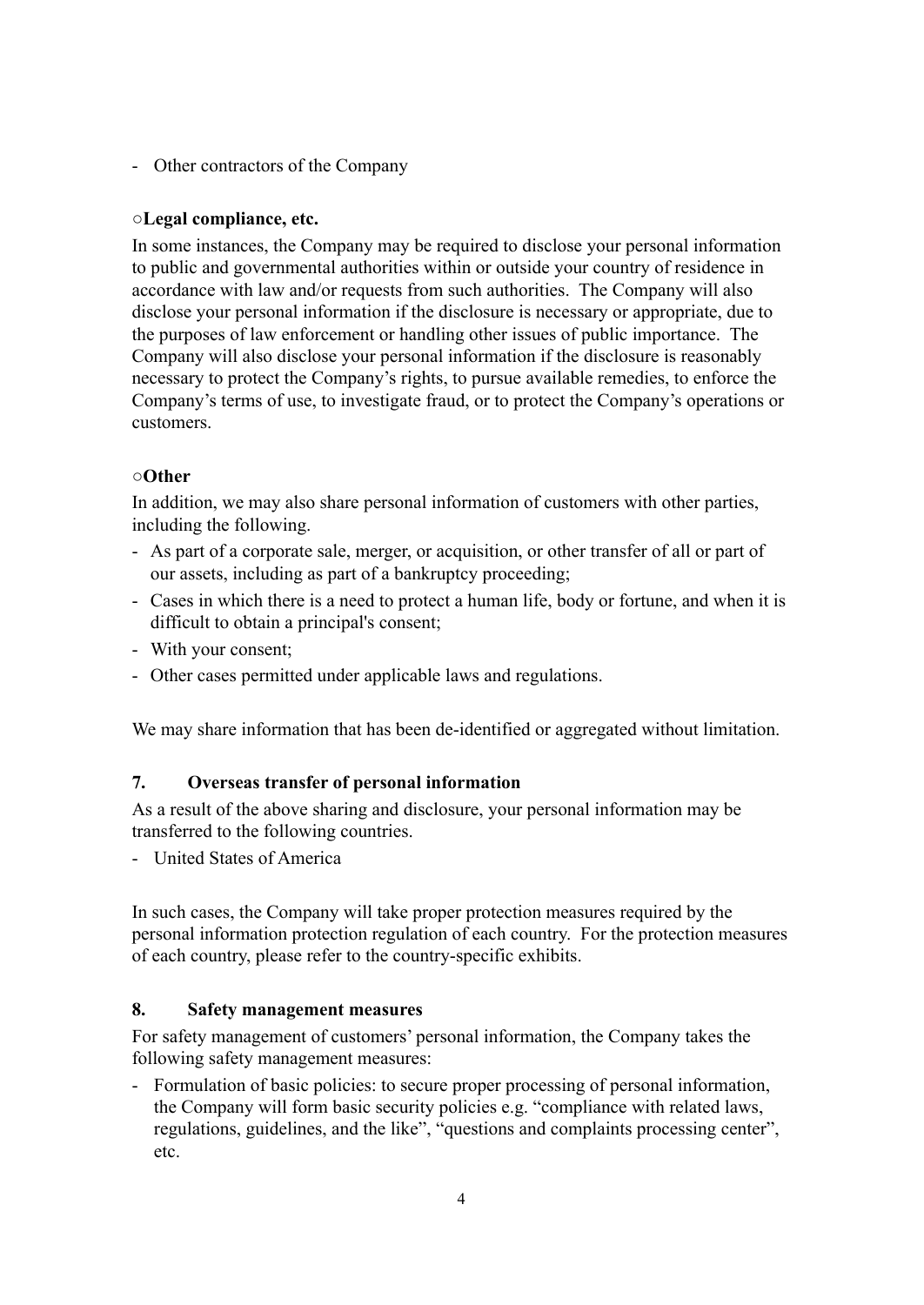- Preparation of procedures related to processing of personal information: in each of the steps of acquiring, using, storing, providing, deleting, disposing etc, the Company will form processing procedures for personal information regarding processing methods, responsible persons, persons in charge and their duties etc;
- Organizational safety management measures: the Company will, as well as identifying persons responsible for the processing of customers personal information, clarify which employees will process personal information and the scope of personal information that such employee will process, and prepare a reporting and communication system if a breach of such access rights is found or a breach of any personal information is found (in accordance with applicable personal information protection regulations).
- Human safety management measures: The Company will conduct regular training for employees for important matters regarding processing of personal information.
- Physical safety management measures: In the areas that personal information will be processed, the Company will, as well as managing employees' access of rooms and limiting devices that would be brought into the room, take measures to prevent access to personal information by persons without authority. The Company will, take measures to prevent robbery, loss or unauthorised access etc. devices, electronic media, documents and anything else containing personal information.
- Technical safety management measures: The Company will limit the number of persons in charge and the scope of personal information databases accessible by persons. The Company will install systems to protect information systems that process personal information from unauthorized access and unauthorized software from outside.
- Grasping the external environment: The Company will take safety management measures after grasping systems regarding protection of personal information in the United States where personal data are stored.

#### **9. Cookies and similar technologies**

When a customer accesses the Website and such customer enables cookies, etc. (including tracking technologies such as flash cookies and web beacons, and other technologies; "**Cookies, etc.**"), the Company may automatically acquire information about the PC, mobile phone, tablet, or other information regarding the communication devices used by the customer etc. If the Company acquires such information, the Company will handle the information as personal information. If you do not wish to use cookies or other tracking technologies, you may disable them by changing your web browser settings.

## **10. Regarding acquisition of information accompanied by service tools provided by third parties**

**○digital advertising and analytics**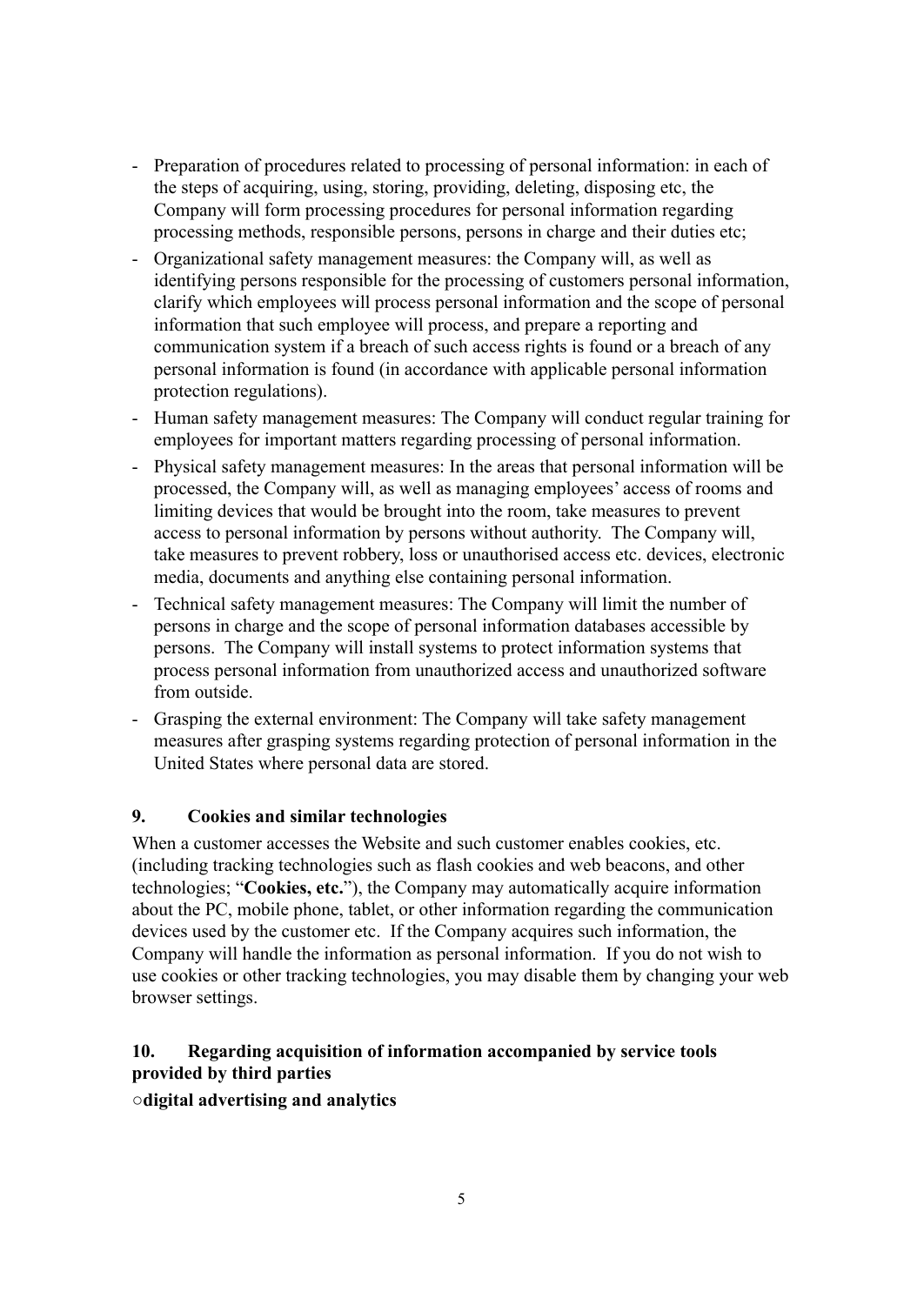We may work with third parties that collect data about your use of the Website over time for non-advertising purposes. For example, the system may use Google Analytics for analytics and marketing purposes.

In Google Analytics, user information will be collected by using Cookies, etc. For more information about how Google Analytics collects and uses data when you use our Site, visit [http://www.google.com/policies/privacy/partners,](http://www.google.com/policies/privacy/partners) and to opt out of Google Analytics, visit [tools.google.com/dlpage/gaoptout](https://tools.google.com/dlpage/gaoptout).

Google Analytics advertising function that the Company uses is as follows:

- Reports on user attributes and interest categories of Google Analytics

The Company and third party vendors including Google Analytics combine first party cookies (or other first party IDs) and third party cookies such as Google advertising cookies (or other third party IDs) to analyze customers attributes and interests.

#### **○Third-Party Links and Tools**

The Website and Service may provide links to third-party websites or apps. We do not control the privacy practices of those websites or apps, and they are not covered by this Privacy Policy. You should review the privacy policies of other websites or apps that you use to learn about their data practices.

The Website also includes integrated social media tools or "plug-ins," such as social networking tools offered by third parties. If you use these tools to share personal information or you otherwise interact with these features on the Site, those companies may collect information about you and may use and share such information in accordance with your account settings, including by sharing such information with the general public.

Your interactions with third-party companies and your use of their features are governed by the privacy policies of the companies that provide those features. We encourage you to carefully read the privacy policies of any accounts you create and use.

#### **11. Rights of customers**

The Company will respect the rights you hold regarding personal information protection regulations applicable to you. Customers may require disclosure of personal information, correction, addition, and elimination of content, suspension and erasure of usage, and suspension of provision to third parties in accordance with Japanese laws regarding protection of personal information. In addition, in personal information protection regulations of each country that will be applied, rights may be granted to customers. For rights granted in each country, please refer to the country-specific exhibits. If you wish to exercise your rights, please make an inquiry using the contact in Article 13 (Contact details) of the Global Privacy Policy.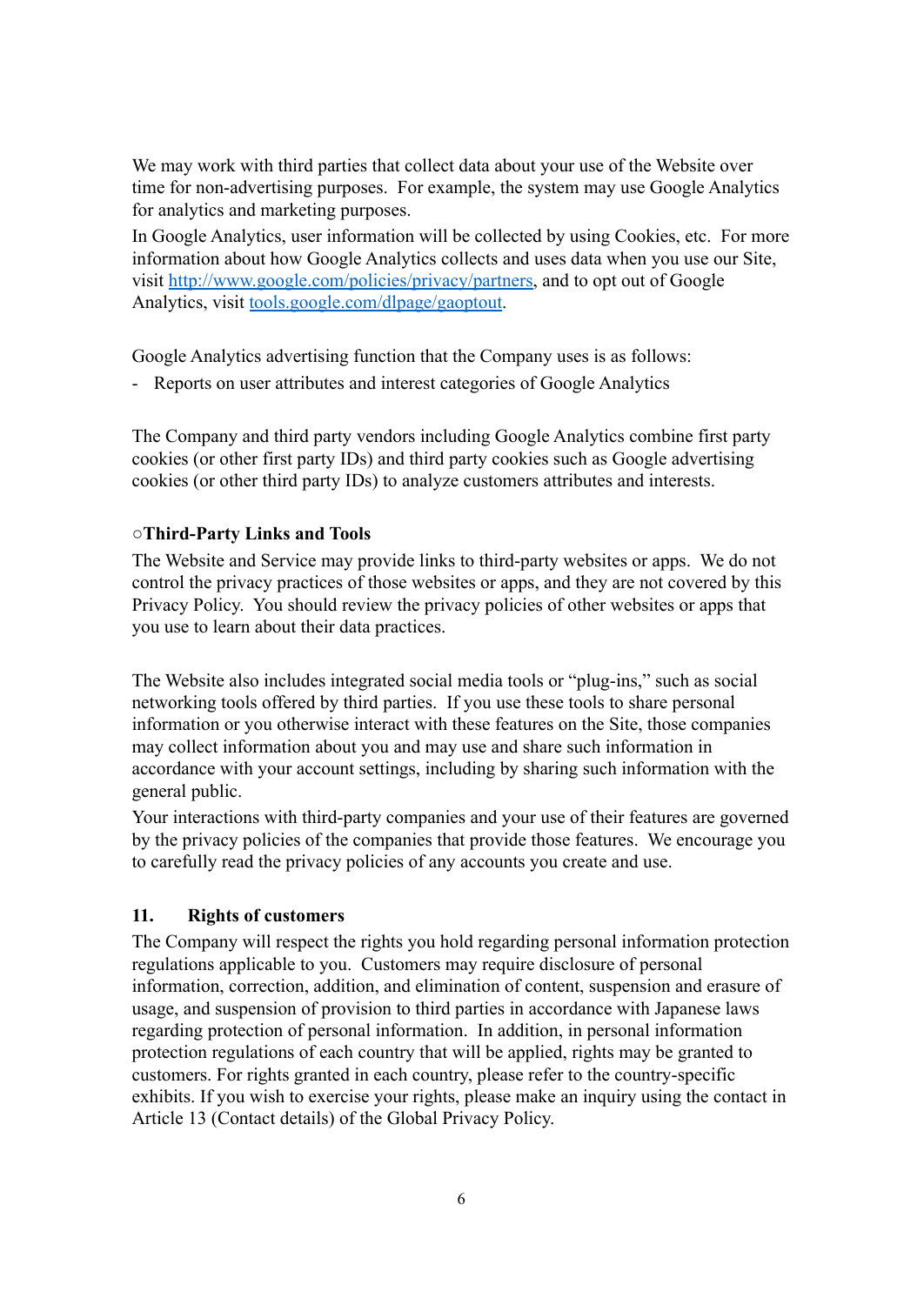#### **12. Personal information of children**

Regarding personal information of children, the Company will take necessary measures in accordance with applicable laws and regulations. Please refer to the country-specific exhibits for more information.

## **13. Contact details**

For questions and inquiries regarding the Global Privacy Policy, please contact the consultation center stated below:

| - For Japanese support           | support $ja@type$ lumina.com                                   |
|----------------------------------|----------------------------------------------------------------|
| - For English support            | support $en(\hat{a}$ typelumina.com                            |
|                                  | - For Traditional Chinese support support_zh-tw@typelumina.com |
| - For Simplified Chinese support | support zh-ch@typelumina.com                                   |
| - For Korean language support    | support ko@typelumina.com                                      |
|                                  |                                                                |

## **14. Changes to the Global Privacy Policy**

The Company may, in making changes to the Global Privacy Policy (including country-specific exhibits), change or add all or part of the Global Privacy Policy by publishing on the Website, sending e-mail to customers, or giving notice by any other method that the Company deems appropriate (subject to applicable laws and regulations, if any). In such case, the amended Global Privacy Policy will be applied from the earlier of the date on which you use the Service, access the Website, or make inquiries to the Customer Support for the first time after receiving such notice or the date stated in such notice. If there are any necessary procedures in personal information protection regulations that will be applied, such procedures will be taken.

**[Exhibit: EEA \(European Economic Area\) and UK](#page-7-0)**

**[Exhibit: California/Nevada](#page-9-0)**

**[Exhibit: Hong Kong](#page-13-0)**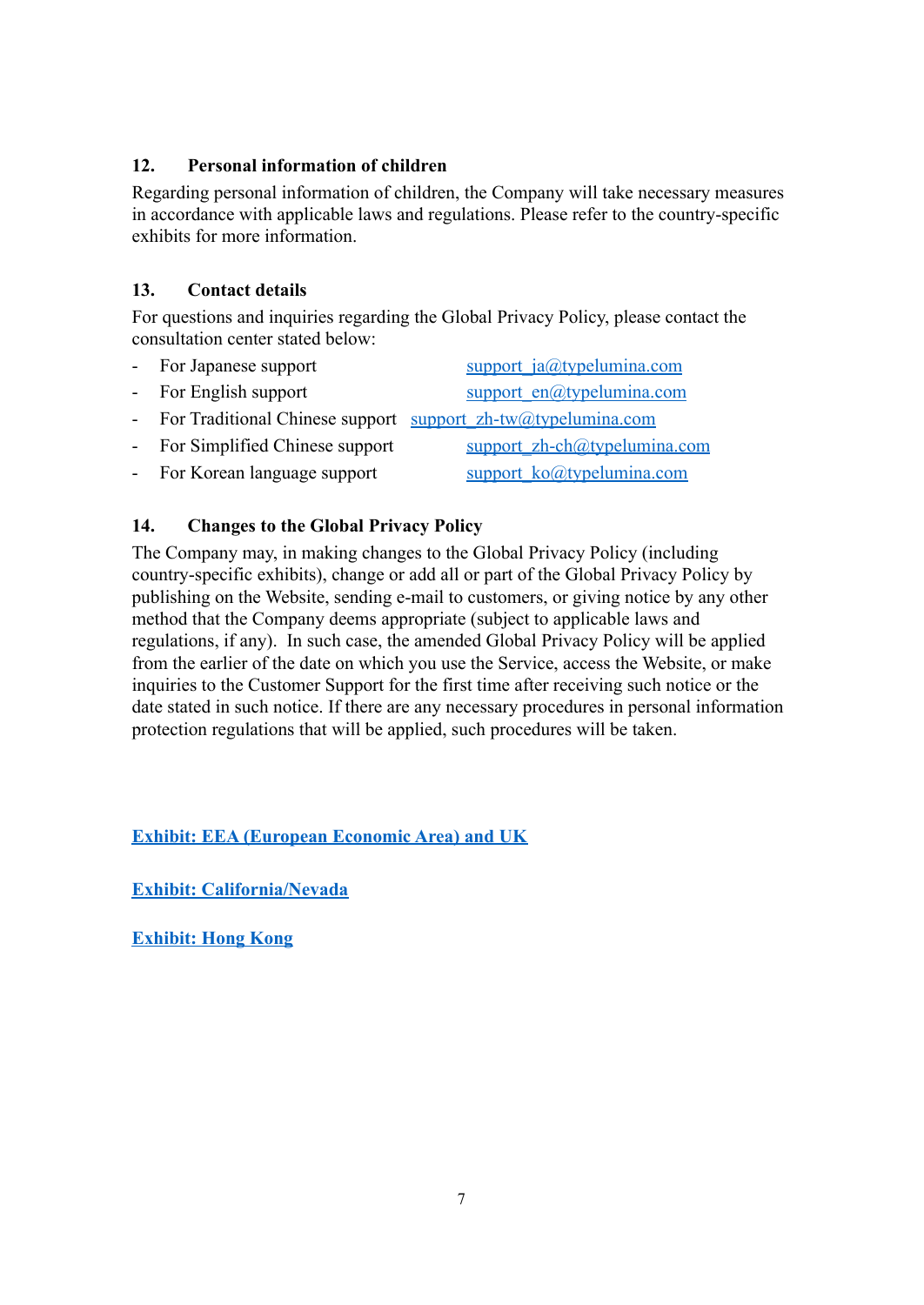# <span id="page-7-0"></span>**Exhibit: EEA (European Economic Area) and UK**

Effective date: February 10, 2022

This Exhibit applies to customers located or residing in the EEA (European Economic Area) and the UK. The controller for the purposes of the obligations set out in the Global Privacy Policy and this Exhibit is the Lasengle Inc.

## **1. Legal basis for processing**

The legal basis for the Company's processing of personal information (in this Exhibit "personal information" means the same as "personal data" as defined within the GDPR and the UK GDPR (collectively, the "GDPR")) under the GDPR is as follows. There may be cases where we obtain some kind of consent from you in connection with your personal information, but unless item (3) below applies, even in such a case, the legal basis for processing will be, "processing is necessary for the performance of a contract" or "processing is necessary for the pursuit of legitimate interests."

### (1) Processing is necessary for the performance of a contract (GDPR Article  $6(1)(b)$

We process your personal information on the basis that processing is necessary for the performance of a contract (GDPR Article  $6(1)(b)$ ) for the following purpose: • to respond to inquiries made by customers to Customer Support

### (2) Processing is necessary for the pursuit of legitimate interests (GDPR Article  $6(1)(f)$

We process your personal information on the basis that processing is necessary for the pursuit of legitimate interests (GDPR Article  $6(1)(f)$ ) for the purposes specified in Section 2 (Purposes) of the Global Privacy Policy other than the purposes specified in items (1) and (3) (for details of the balancing test for legitimate interests, please contact us using the contact details specified in Section 13 (Contact details) of the Global Privacy Policy.

#### (3) We obtain your consent in advance (GDPR Article 6(1)(a))

We will obtain your consent before using cookies and other terminal identifiers, except for cookies and other terminal identifiers that are strictly essential in order to provide services to you. We process cookies and other terminal identifiers of you who access the Website on the basis of your consent (GDPR Article  $6(1)(a)$ ) for the following purpose: • to analyze the attributes of customers who accessed the Website and improve our customers' experience when they access the Website.

Where required by law, we will obtain your consent before engaging in direct marketing. You have the right to withdraw your consent at any time by the means separately specified at the time we obtain your consent. However, your withdrawal of consent does not affect the lawfulness of processing conducted based on your consent before its withdrawal.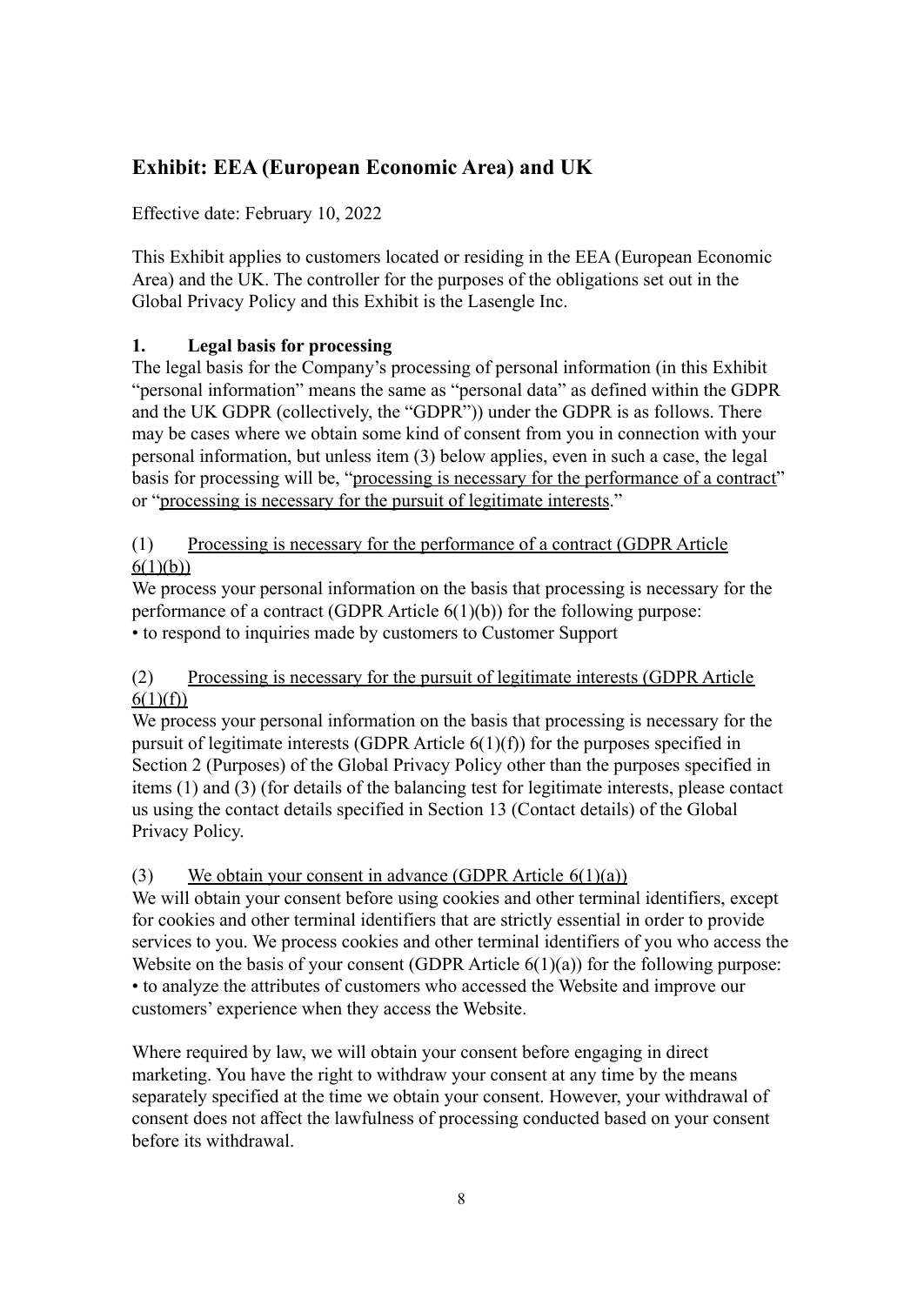#### **2. Overseas transfer of personal information**

When we transfer personal information to a country outside the EEA (European Economic Area) and the UK, we do so on the basis of an adequacy decision for countries where an adequacy decision has been made (GDPR Article 45), and for other countries, we implement appropriate safeguards by executing standard data protection clauses adopted by the European Commission (and where applicable the UK Information Commissioner) (GDPR Article 46(2)(c) and Article 46(5)) with the recipient. If you wish to receive copies of documents regarding these safeguards, please contact us using the contact details specified in Section 13 (Contact details) of the Global Privacy Policy.

#### **3. Your rights**

You have the following rights.

- Obtaining information regarding data processing: You have the right to obtain from us all necessary information regarding our processing of data concerning you (GDPR Article 13 and Article 14).
- Access to personal information: You have the right to obtain confirmation from us as to whether or not personal information concerning you are being processed, and, where that is the case, to access personal information and certain information (GDPR Article 15).
- Rectification and erasure of personal information: You have the right to have us rectify inaccurate personal information concerning you without undue delay and have incomplete personal information completed by us (GDPR, Article 16). You also have the right to have us erase personal information concerning you without undue delay when certain conditions are met (GDPR Article 17).
- Restricting processing of personal information: You have the right to restrict our processing of personal information concerning you when certain conditions are met (GDPR Article 18).
- Objection to processing of personal information: You have the right to object to our processing of personal information concerning you when certain conditions are met (GDPR Article 21).
- Personal information portability: You have the right to receive personal information concerning you in a structured, commonly used and machine-readable format, and to transmit those data to another controller without hindrance from us, when certain conditions are met (GDPR Article 20).
- Freedom from automated decision-making: You have the right to not be subject to automated (no human involvement) decision-making, which produces legal effects or significant effects on you, when certain conditions are met (GDPR Article 22).
- You may lodge a complaint regarding our processing of your personal information with the data protection supervisory authority of the member state where you live or work or where the alleged infringement took place (GDPR Article 77) or, if you live in the United Kingdom, with the Information Commissioner of the United Kingdom.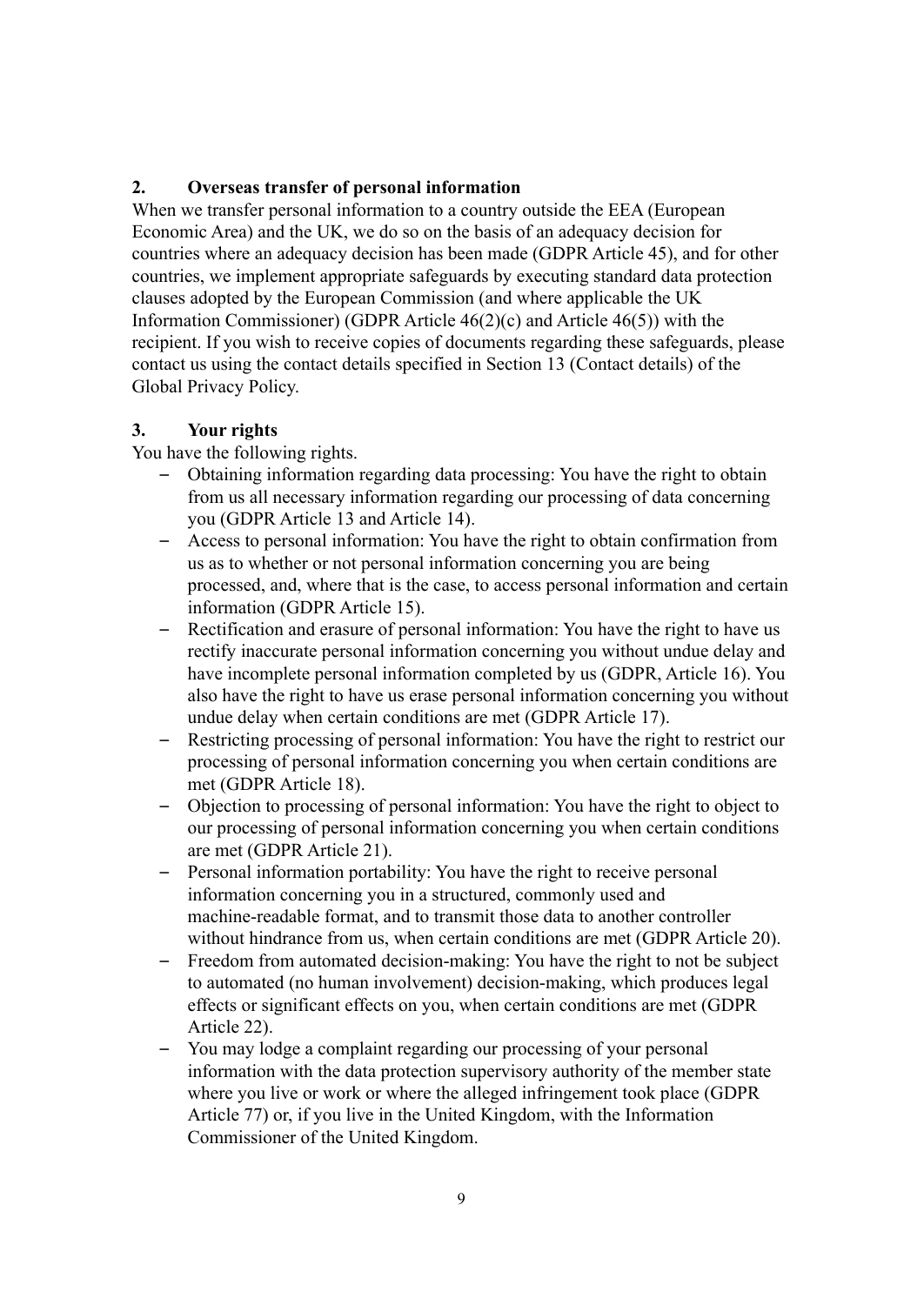# <span id="page-9-0"></span>**Exhibit: California/Nevada**

Effective date: September 24, 2021

### **California Privacy Rights**

This section applies to customers residing in California and applies only to "personal information" that is subject to the CCPA. It includes disclosures required under the California Consumer Privacy Act ("CCPA").

If you are vision impaired, you can access this section using a screen reader. If you are otherwise disabled, you can access this section by contacting the Company for additional accessibility information using the contact details specified in Section 6 below.

### **1. Categories of California Personal Information collected by the Company**

We collect information that is subject to the CCPA ("California Personal Information"). We have collected California Personal Information in the following categories within the past 12 months:

- a. Personal and online identifiers (such as first and last name, address, phone number, unique online identifiers, IP addresses, email addresses, account names, etc.)
- b. Characteristics of protected classifications under California or federal law (age, gender, etc.)
- c. Internet or other electronic network activity information (such as browsing history, search history, interactions with a website, email, application, or advertisement)
- d. Inferences drawn from the above information about your predicted characteristics and preferences
- e. Other information about you that is linked to the personal information above

We do not sell personal information.

#### **2. Categories of sources of California Personal Information**

In the past 12 months we have obtained the California Personal Information specified in Section 1 above from the following categories of sources: information sources specified in [Section 5 \(Sources of personal information\) of](#page-2-0) the Global Privacy Policy.

#### **3. Why We Collect, Use, and Share California Personal Information**

Our purposes for collecting, using, use, and sharing California Personal Information are as set forth in [Section 2 \(Purpose\) of the Global](#page-0-0) Privacy Policy.

- Our business purposes as identified in the CCPA include:
	- o Auditing related to our interactions with you;
	- o Legal compliance;
	- o Detecting and protecting against security incidents, fraud, and illegal activity;
	- o Debugging;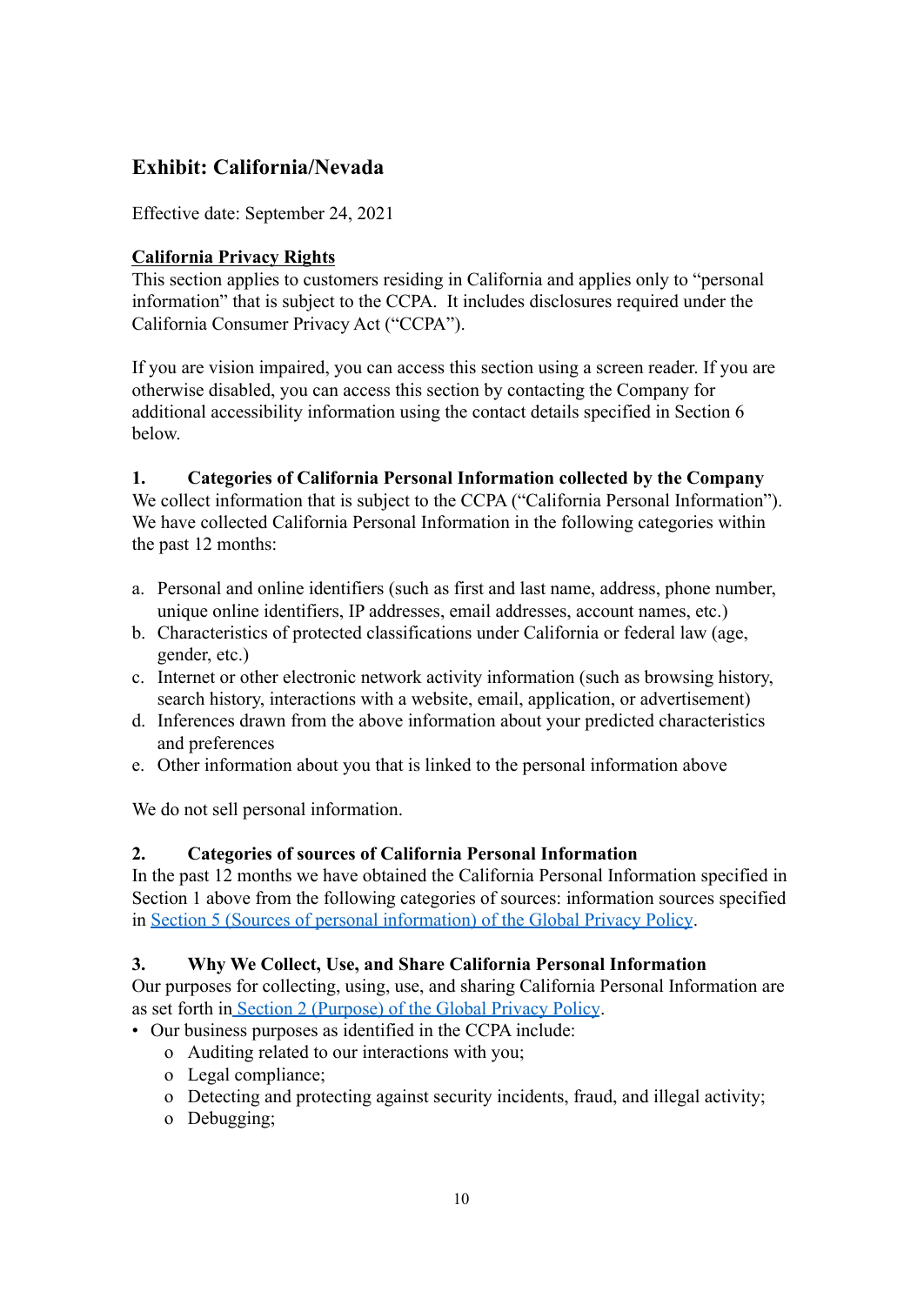o Performing services (for us or our service provider) such as account servicing, processing orders and payments, and analytics;

- o Internal research for technological improvement;
- o Internal operations;
- o Activities to maintain and improve our services; and
- o Other one-time uses.

#### **4. Recipients of California Personal Information**

In the past 12 months we have disclosed your California Personal Information to the following categories of service providers for business purposes.

We have not sold your California Personal Information to any third party within the past 12 months, irrespective of whether you are under 16 years of age or not.

| Personal information   | Category of recipient                                  |
|------------------------|--------------------------------------------------------|
| category               |                                                        |
| Personal and Online    | The Game Developer, the Website Production and         |
| Identifiers            | Maintenance Service Provider, the Customer Support     |
|                        | Service Provider, the Website Traffic Analysis Service |
|                        | Provider, and Other contractors of the Company         |
| Characteristics of     | The Website Traffic Analysis Service Provider          |
| protected              |                                                        |
| classifications under  |                                                        |
| California or federal  |                                                        |
| law                    |                                                        |
| Internet or other or   | The Website Traffic Analysis Service Provider          |
| other electronic       |                                                        |
| network activity       |                                                        |
| information            |                                                        |
| Inferences drawn from  | The Website Traffic Analysis Service Provider          |
| the above information  |                                                        |
| about your predicted   |                                                        |
| characteristics and    |                                                        |
| preferences            |                                                        |
| Other information      | The Game Developer, the Website Production and         |
| about you that is      | Maintenance Service Provider, the Customer Support     |
| linked to the personal | Service Provider, the Website Traffic Analysis Service |
| information above      | Provider, and Other contractors of the Company         |

#### **5. Your rights concerning California Personal Information**

You have certain rights in connection with your California Personal Information. You can exercise these rights free of charge, unless otherwise provided by applicable law. We will endeavor to respond to your request promptly after verification pursuant to the provisions of applicable laws.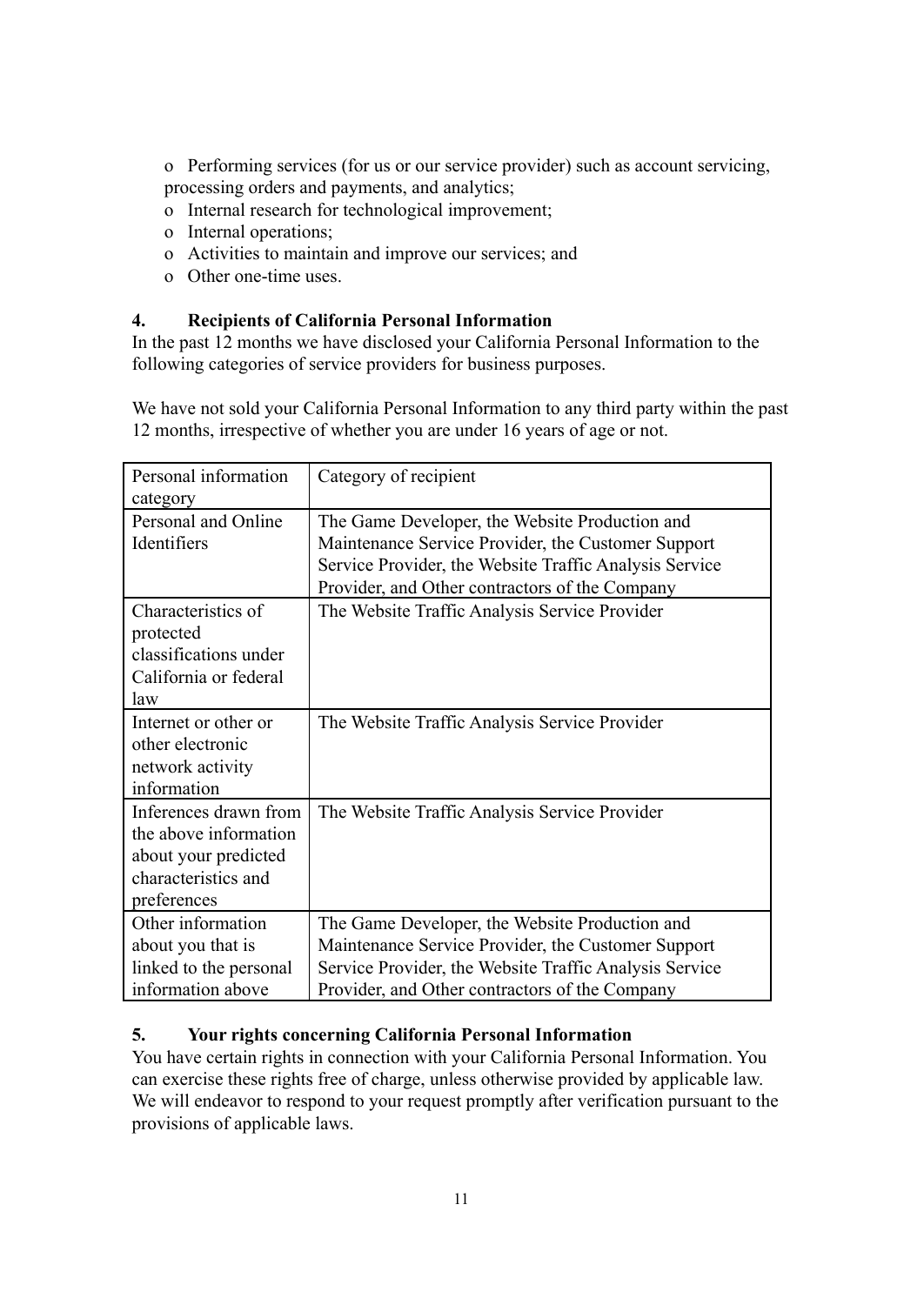- a. The **right to know** the categories of California Personal Information that we have collected concerning you, the categories of information sources from which we collect that California Personal Information, our business or commercial purpose for collecting or selling California Personal Information, the categories of third parties with whom we share California Personal Information, and specific pieces of California Personal Information that we have collected concerning you.
- b. The **right to request deletion** of the California Personal Information concerning you that we have collected from you.
- c. The **right to opt-out of our sale** of your California Personal Information.
- d. The **right not to be discriminated against** by us on the grounds of your exercise of privacy rights granted under the CCPA.
- e. As a California resident, under California's Shine the Light law (California Civil Code § 1798.83) you may request that we provide a list of the categories of personal information that we have disclosed to third parties for direct marketing purposes in the most recent calendar year, and the names and addresses of those third parties. You also may request that we do not share your personal information with third parties for marketing purposes.

You can make a request to exercise the above rights by contacting us using the contact details specified in Section 6 below.

**Verification procedures and necessary information:** We may request that you provide additional information to verify your identity or to correctly understand, evaluate and respond to your request, but you are not required to create an account with us in order to submit or achieve any request. We ask you to provide specific personal information for our records and reference. We will require you to provide, at a minimum name and email address.

**Agent:** You may nominate an agent who is authorized to make requests on your behalf. You may do so by giving your agent written permission to act on your behalf. Even if you choose to use an agent, to the extent permitted by law, there may be cases where we request a new verification when responding to a request.

**Minors' Right to Opt In.** We do not have actual knowledge that we sell the personal information of minors under 16 years of age.

#### **6. Contact details for detailed information**

If you have any questions or concerns regarding our privacy policies and practices or your options and rights under California law, please contact us using the contact details specified in Section 13 (Contact details) of the Global Privacy Policy.

Email us at: [support\\_en@typelumina.com](mailto:support_en@typelumina.com)

Or contact us at: 3-6-28, Aobadai, Meguro-ku, Tokyo, 153-0042, Japan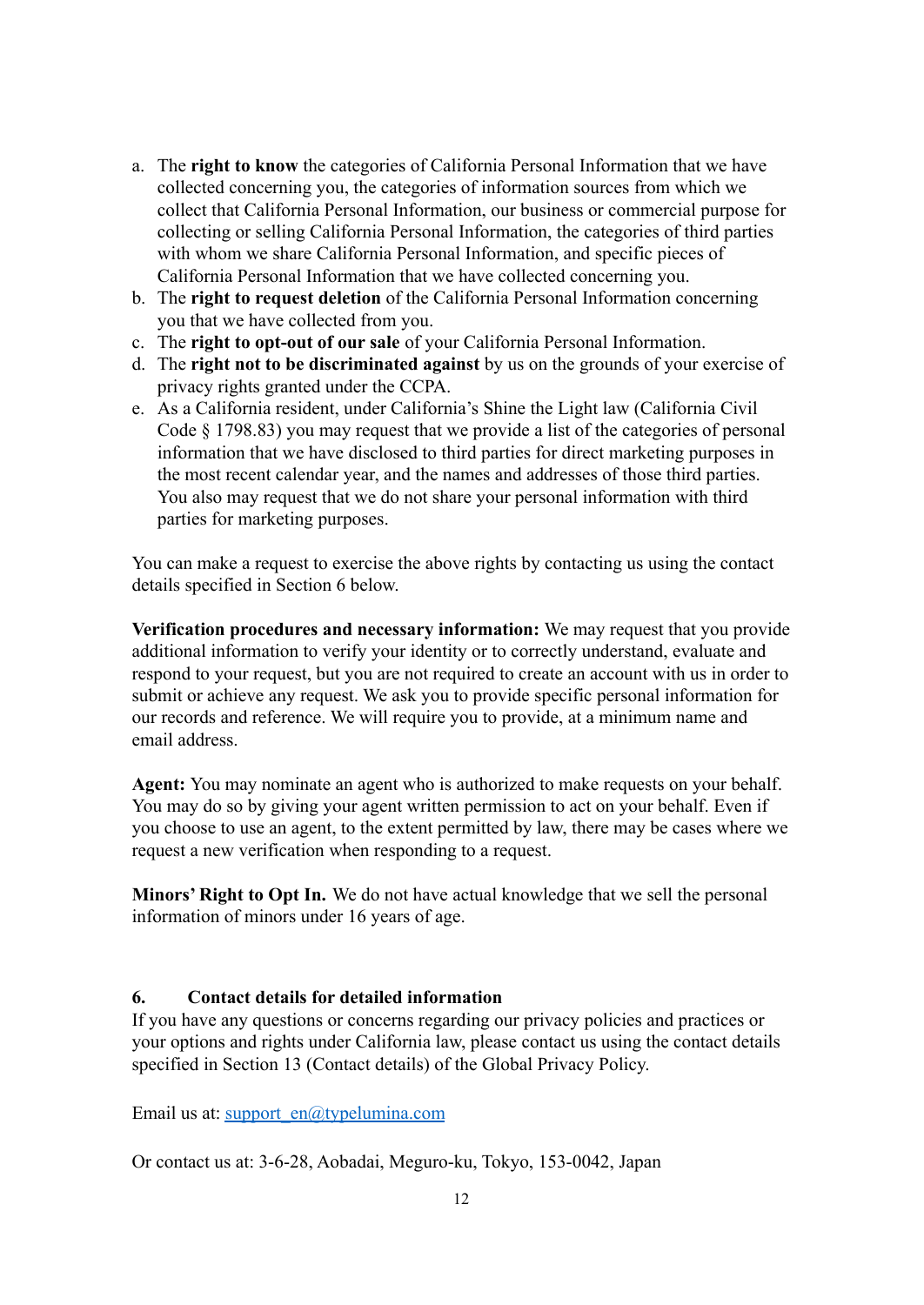#### **Nevada Privacy Rights**

Although we do not currently conduct sales of personal information, Nevada residents may submit a request directing us to not sell personal information we maintain about them if our practices change in the future.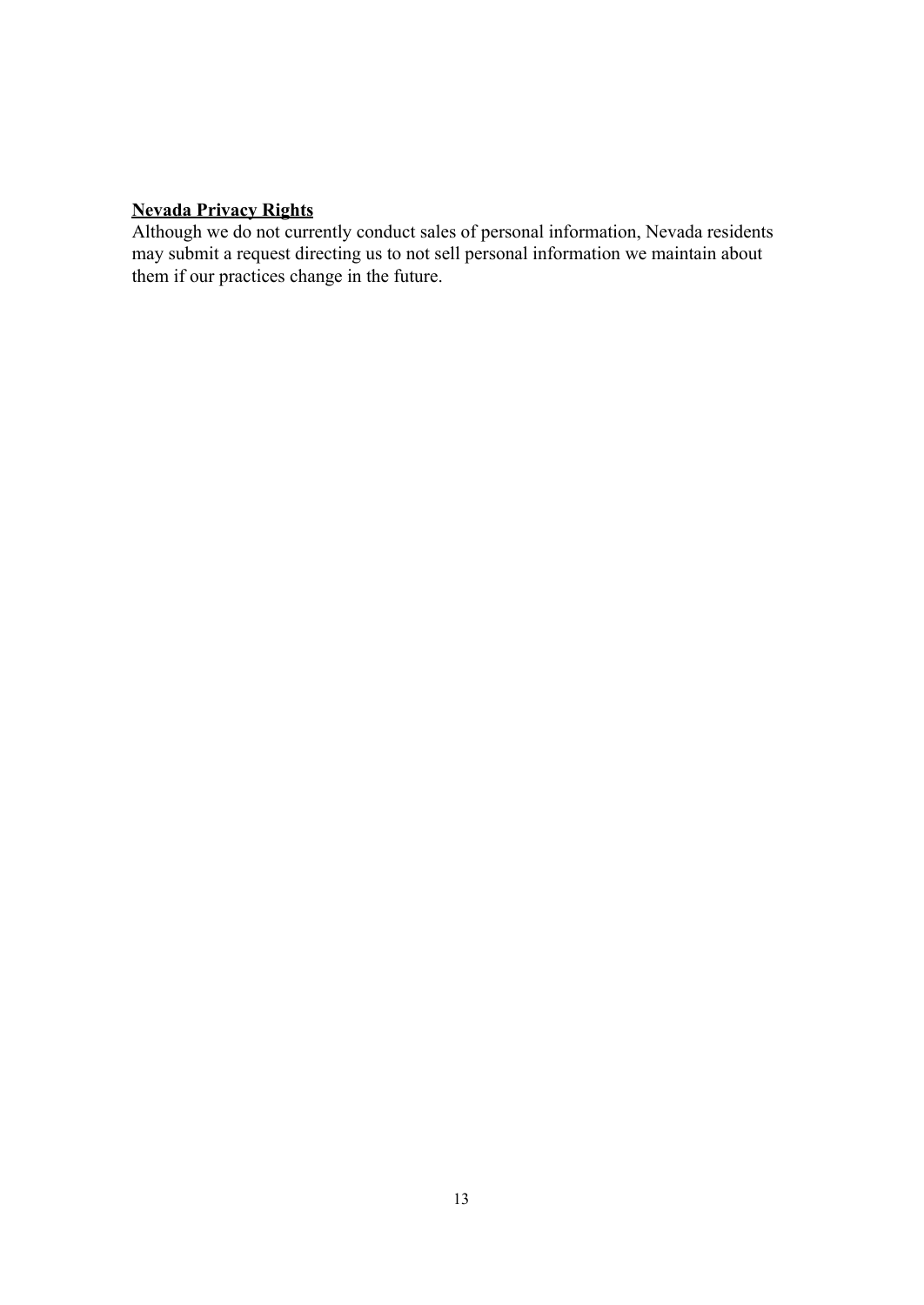# <span id="page-13-0"></span>**Exhibit: Hong Kong**

Effective date: September 24, 2021

This Exhibit is in addition to the Privacy Policy and applies to customers located or residing in Hong Kong under the Personal Data (Privacy) Ordinance, Cap. 486 of the laws of Hong Kong (the "PDPO").

## **1. Direct marketing**

We will not send you any direct marketing, or provide your personal information (in this Exhibit "personal information" means the same as "personal data" as defined within the PDPO) to a third party for use by that third party in direct marketing, without obtaining your consent. You have the right to withdraw your consent at any time by the means separately specified at the time we obtain your consent. However, your withdrawal of consent is only valid into the future, and does not affect the lawfulness of processing conducted based on your consent before its withdrawal.

### **2. Legal basis, etc. for processing**

Your personal information is collected, held, processed, and used in accordance with the PDPO.

### **3. Retention period for personal information**

We will take all practicable steps to ensure that your personal information is not kept longer than is necessary for the fulfilment of the purpose for which the personal information is or is to be used as notified to you in the Privacy Policy and above. Where the retention period for any personal information is not specifically set out in the Privacy Policy, this general principle applies.

#### **4. Sources of personal information**

As described in the Privacy Policy, we may receive your personal information through third party sources if you have previously submitted such personal information to them. We are not responsible for the collection, retention, processing, use, disclosure, transfer, security, and/or access of your personal information by or from such third-party sources, and we recommend you examine the privacy policy of any third parties to understand their procedures for collecting, holding, processing, using, and disclosing personal information.

#### **5. Sharing and disclosure of personal information**

As stated in the Privacy Policy, we may disclose your personal information in order to fulfill the Purposes to certain third parties. "Other contractors of the Company" and other third parties include:

● our affiliates and/or other service providers that provide development and maintenance, administrative, data processing, research and marketing, distribution, IT and telecommunications, digital storage, professional, or other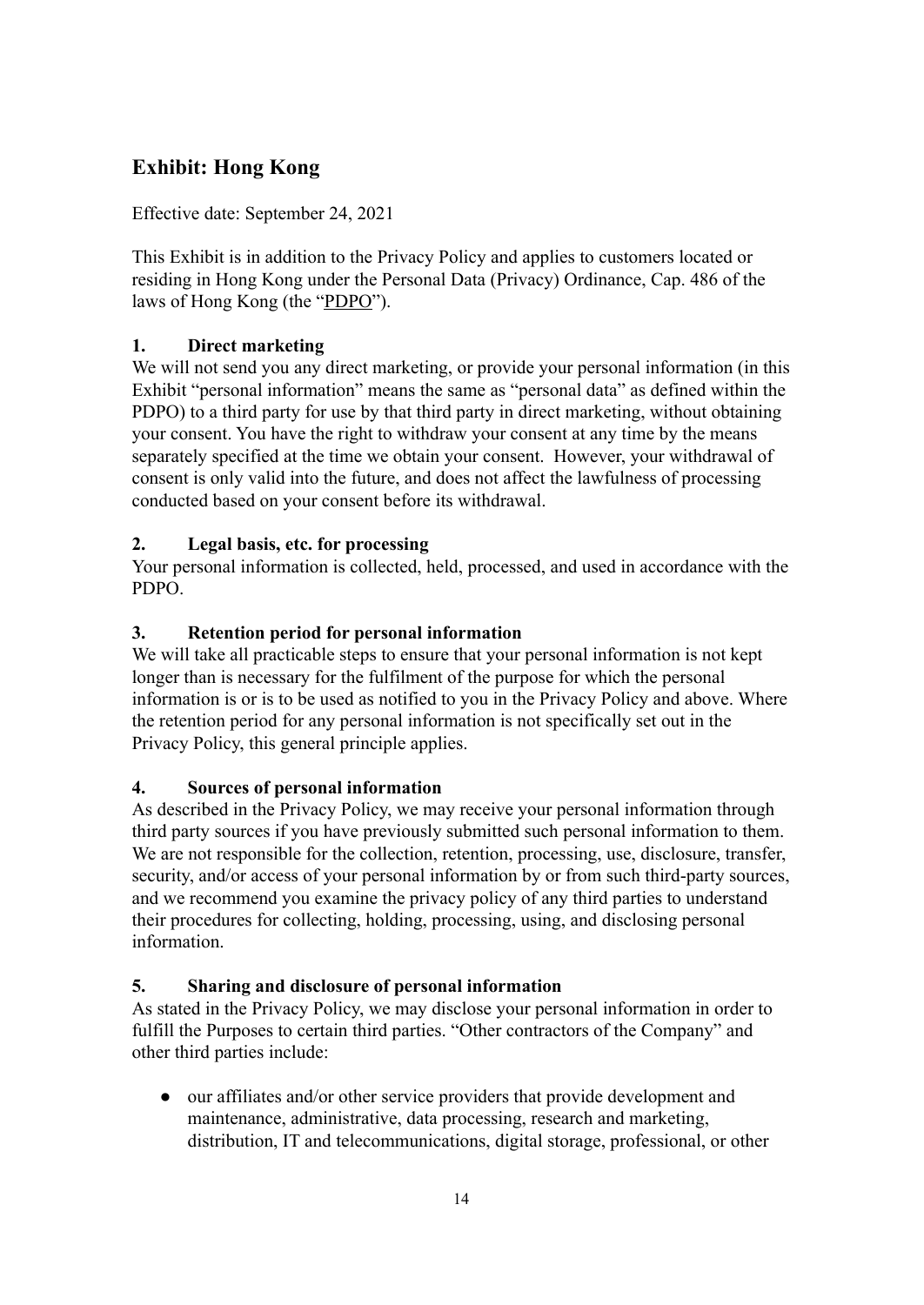similar services to us. This includes, without limitation, cloud hosting service providers, which provides us with digital storage services on its servers;

## **6. Overseas transfer of personal information**

As set out in the Privacy Policy, your personal information may, from time to time be transferred to and/or stored by us in physical locations and/or servers located within or outside Hong Kong and/or shared with our affiliates and/or other third parties (as set out above) within or outside Hong Kong. Where the specific countries or locations for any overseas transfer of personal information is not specifically set out in the Privacy Policy, we will take proper protection measures required by the personal information protection regulation of each country as set out in the Privacy Policy.

## **7. Safety management measures**

In addition to those specific safety management measures as set out in the Privacy Policy, we will take all practicable steps to ensure that your personal information held by use are protected against unauthorised or accidental access, processing, erasure, loss or use, and we shall procure by contract or use our reasonable endeavours to ensure that our affiliates and/or any other third parties to whom we disclose your personal information do the same. Where the specific safety management measures are not specifically set out in the Privacy Policy, this general principle applies.

## **8. Rights of customers**

You have the right to:

- ascertain whether we hold any of your personal information;
- request access to your personal information held by us (and be given reasons if such a request is refused, and object to such a refusal);
- require us to correct any personal information which is inaccurate (and be given reasons if such a request is refused, and object to such a refusal);
- ascertain our policies and practices (from time to time) in relation to personal information generally, and the types of personal information held by us; and
- withdraw consent from receiving direct marketing from us at any time.

If you would like to make a request in relation to the above (or make any general enquiries), please send us your request or enquiry in writing as set out in the Privacy Policy as supplemented by this Exhibit in paragraph 9 below.

In accordance with the PDPO, we have the right to charge you a reasonable fee for the processing of any personal information access request.

## **9. Contact details**

For any enquiries in relation to the Privacy Policy or this Exhibit, our contact details are as follows:

Game Business Department General Manager [support\\_en@typelumina.com](mailto:support_en@typelumina.com)